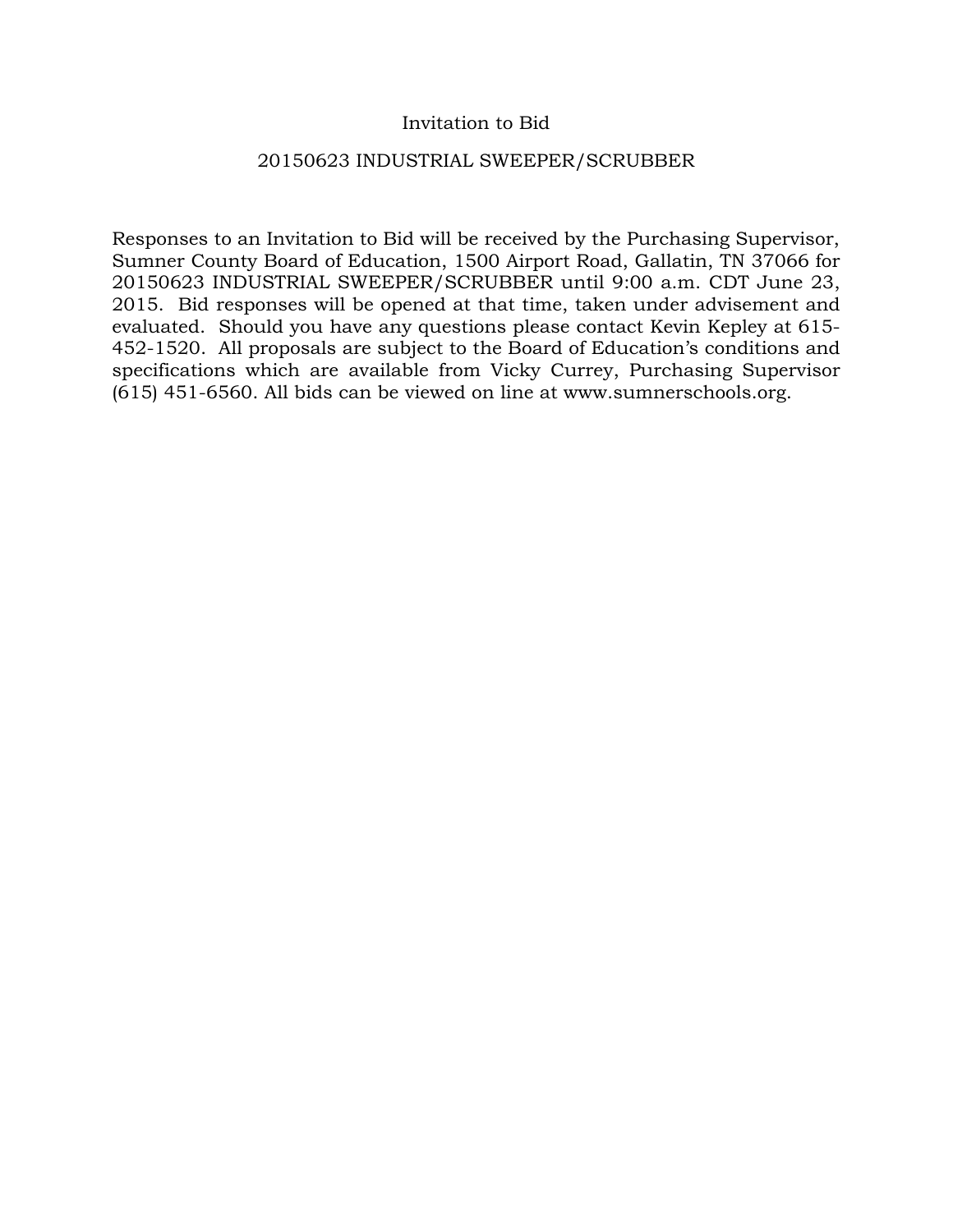#### **NOTICE TO RESPONDENTS**

Responses to an Invitation to Bid will be received by the Purchasing Supervisor in the SUPPORT SERVICE FACILITY CONFERENCE ROOM, Sumner County Board of Education, 1500 Airport Road Gallatin, TN 37066. They will be received until **9:00 A.M. Local Time JUNE 23, 2015** for **20150623 INDUSTRIAL SWEEPER/SCRUBBER**, at which time the responses will be opened, taken under advisement and evaluated. *BIDS WILL BE POSTED ON www.sumnerschools.org* 

#### **GENERAL REQUIREMENTS AND CONDITIONS**

-------------------------------------------------------------------------------------------------------------------------------

- 1. The Sumner County Board of Education reserves the right to accept or reject any and/or all responses in whole or in part, and to waive informalities therein.
- 2. Any responses received after the scheduled closing time for the receipt for responses will not be considered.
- 3. If a mistake is discovered after the responses are received, only the Sumner County Board of Education may allow the respondent to withdraw the entire response.
- 4. Partial payments will not be approved unless justification for such payment can be shown. Terms will be net 30 days.
- 5. Payment will not be made until the said **20150623 INDUSTRIAL SWEEPER/SCRUBBER** are inspected and approved as meeting all specifications by persons appointed by the Sumner County Board of Education.
- 6. Responses submitted must be in a sealed envelope and marked on the outside as follows: **RESPONSE: 20150623 INDUSTRIAL SWEEPER/SCRUBBER DEADLINE: JUNE 23, 2015 @ 9:00 A.M.**
- 7. Facsimile responses will not be considered.
- 8. If a successful bidder violates any terms of their bid, the contract, school board policy or any law they may be disqualified from bidding for a period of two years for minor violations or longer for major violations. Bids from disqualified bidders will not be accepted during the period of disqualification.
- 9. Prices quoted on the response (if any) are to be considered firm and binding until the said **20150623 INDUSTRIAL SWEEPER/SCRUBBER** are in the possession of the Sumner County Board of Education.
- 10. No purchase or contract is authorized or valid until the issuance of a Board Purchase Order in accordance with Board Policy. No Board Employee is authorized to purchase equipment, supplies or services prior to the issuance of such a Purchase Order.
- 11. Any deviation from these stated terms, specifications and conditions must be coordinated with and approved in writing by the Purchasing Supervisor, Vicky Currey (615) 451-6560.
- 12. All bids that exceed \$25,000 must have the Company Name, License Number, Expiration Date thereof and License Classification of Contractor listed on outside of sealed envelope. As required by State of Tennessee Code Annotated 62-6-119.
- 13. The awarded bidder will be required to post a performance and payment bond in the amount of 25% of the contract price if it exceeds \$100,000 as stated by State of Tennessee Code Annotated 12-4-201.
- 14. If the project cost in excess of \$25,000 a performance bond must be secured by the requesting party in an amount equal to the market improvement value.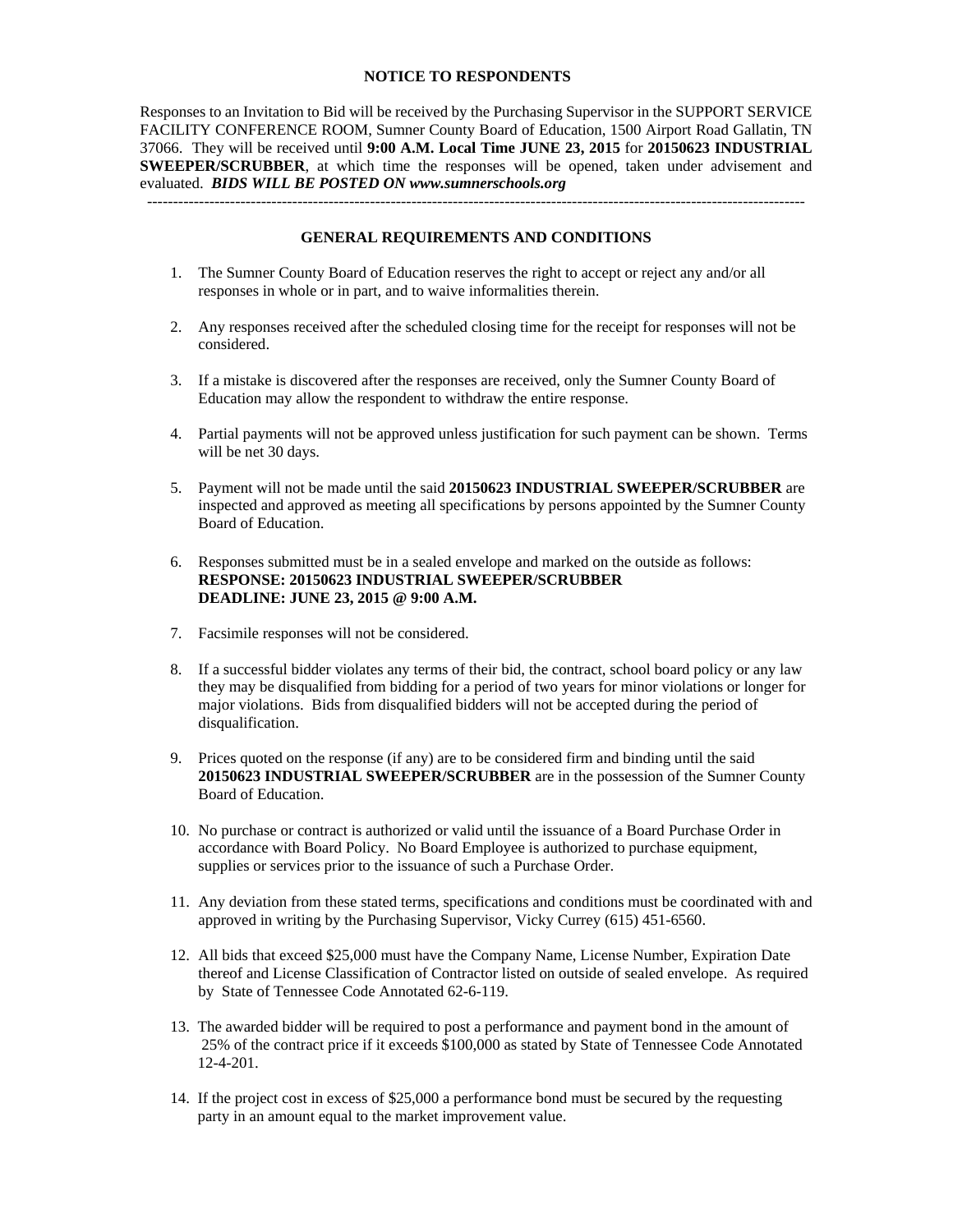# **20150623 INDUSTRIAL SWEEPER/SCRUBBER**

The Sumner County Board of Education, herein known as "School System", is soliciting bids for the purchase of an industrial sweeper/scrubber. The bid price must include delivery, set-up and training on the equipment.

Delivery Address: Sumner County Board of Education 1500 Airport Road Gallatin, TN 37066

### **RIDE ON AUTOMATIC INDUSTRIAL SWEEPER/SCRUBBER**

All specifications listed below are the minimum requirement.

- Cylindrical Brush: (2) 32"
- Productivity: 29,000 sq. ft. per hour
- Brush Down Pressure: Variable
- Charger: Must be included
- Solution Tank: 35 gal.
- Recovery Tank: 35 gal.
- Tires: Non-marking
- Options: Spray Hose and Remote Vacuum Wand
- Equal to or Better than: Tennant 7100

\*Must include warranty on parts and labor.

- \*Must include equipment specifications documents.
- \*Include available Service Agreement with bid documents.

The bidder must include the Brand Name and Model Number on the Bid Sheet.